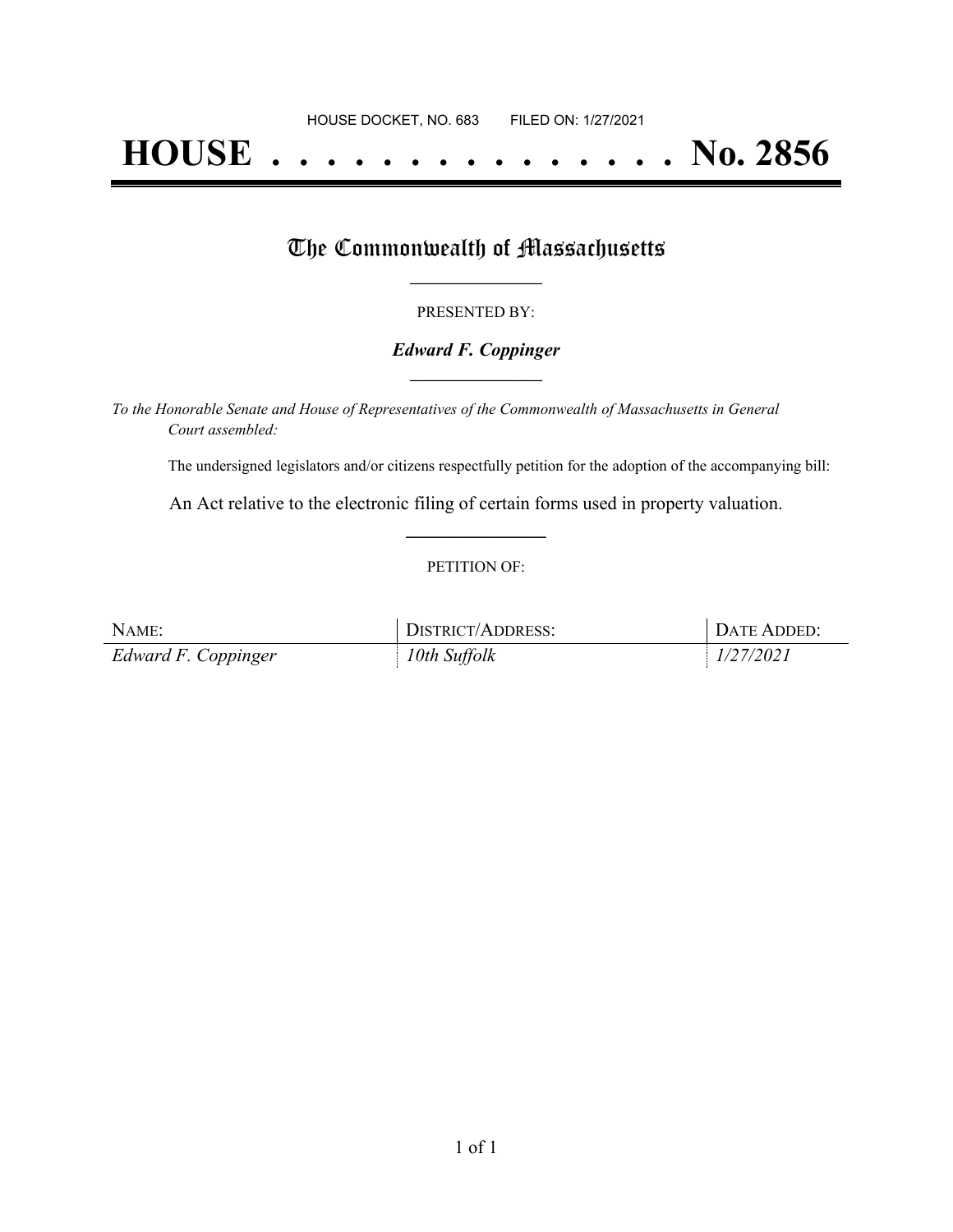## **HOUSE . . . . . . . . . . . . . . . No. 2856**

By Mr. Coppinger of Boston, a petition (accompanied by bill, House, No. 2856) of Edward F. Coppinger relative to the electronic filing of certain forms used in property valuation. Revenue.

#### [SIMILAR MATTER FILED IN PREVIOUS SESSION SEE HOUSE, NO. *2426* OF 2019-2020.]

## The Commonwealth of Massachusetts

**In the One Hundred and Ninety-Second General Court (2021-2022) \_\_\_\_\_\_\_\_\_\_\_\_\_\_\_**

**\_\_\_\_\_\_\_\_\_\_\_\_\_\_\_**

An Act relative to the electronic filing of certain forms used in property valuation.

Be it enacted by the Senate and House of Representatives in General Court assembled, and by the authority *of the same, as follows:*

- 1 SECTION 1. Chapter 59 of the General Laws is hereby amended by inserting after
- 2 section 52C the following new section:-
- 3 Electronic filing requirements
- 4 Section 52D. Any form, return or filing required or permitted to be filed by the owner or

5 lessee of any real or personal property pursuant to sections 5, 5C, 29, 38D, 38F, 59 or 61A of this

6 chapter, shall be filed with or transmitted to the board of assessors in such manner, format and

- 7 medium as the board of assessors shall from time to time prescribe. Failure by the owner or
- 8 lessee to submit the filing in the manner, format and medium sought by the board of assessors is
- 9 equivalent to not filing or not responding.